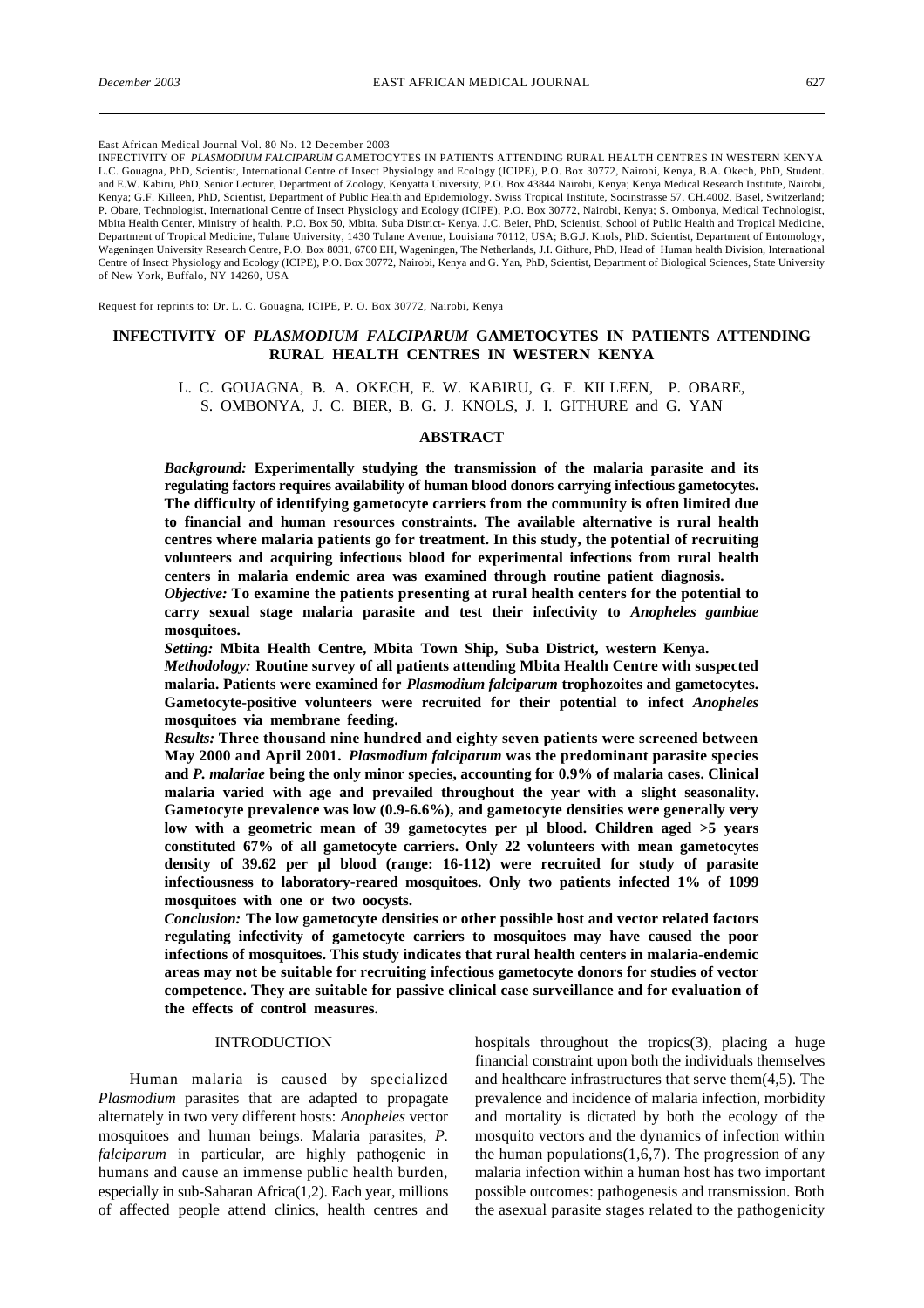(*trophozoites* and *merozoites)* and those responsible for transmissibility (gametocytes) can be routinely detected by microscopic examination of smeared blood samples at many health facilities. Experimentally studying the transmission of the malaria parasite and its regulating factors requires availability of human blood donors carrying infectious gametocytes(8-12). Health facilities could therefore represent sampling site through which gametocyte carriers may be selected for studies on human infectiousness. Several recent studies have demonstrated the infectivity of gametocyte carriers recruited from clinically ill subjects in Cameroon(8), Senegal(12), Gambia and Tanzania(13). These studies, have found high proportion of individuals carrying gametocytes either at recruitment or following treatment of patients previously assumed to be infected with *P. falciparum.*

Here we attempted to use the same sample design and reproduce features of gametocyte infectivity found elsewhere. We evaluated the feasibility of using rural health centres in Western Kenya-malaria endemic areas for recruiting gametocyte-carrying volunteers for vector competence studies. We examined the potential of volunteer patients with *P. falciparum* gametocytes to infect *Anopheles gambiae* mosquitoes via experimental membrane feedings. We chose Mbita health center, Suba District, western Kenya because the area is representative of the basin region of Lake Victoria with highest malaria transmission intensity in Kenya(14). The information on malaria parasite infectiousness is critical for understanding the mechanisms that regulate parasite transmission under natural conditions(8,15) and for developing malaria control strategies aiming at blocking parasite transmission(16,17).

#### MATERIALS AND METHODS

*Study area:* The study was carried out at Mbita Health Centre in Mbita town, situated on the shore of Lake Victoria, in Suba District, Western Kenya. About 8,000 people live in Mbita area and most of them are resident fishermen but there are also some traditional farmers. Mbita community is constituted of several small housing groups adjacent to the lake because of the accessibility and fishing activities. Mbita also serves as a central trading hub for other parts of the district, especially Rusinga and Mfangano Islands where approximately 15,000 and 20,000 people subsist respectively, upon similar fishing and farming activities. Mbita Health Centre is the closest health facility to the International Centre for Insect Physiology and Ecology, Mbita Point Research and Training Centre, the base of an interdisciplinary programme investigating the ecology of malaria vectors and transmission in Suba district(18,19). It therefore represents an ideal surveillance point from where the dynamics of human infection and infectiousness can be studied in parallel with other ongoing field studies of vector population dynamics.

Suba District is located between longitudes 34°E and 34° 20 "E and latitudes 0° 20 "S and 0° 52 "S. It includes 16 islands and covers an area of 1048 km<sup>2</sup> exclusive of water surfaces. The area typically has two rainy seasons, the main rains extending from March to May and lesser rains in August to December. Annual rainfall ranges from 700 mm to 1,200 mm. The area experiences high temperatures throughout the year ranging from 17°C to 34°C. During the rainy season, there are ample breeding sites for *An. gambiae, An. arbhiensis* and *An. funestus* mosquitoes. The area is considered malaria hyper- or holoendemic (18,19).

*Survey Protocol:* The surveillance and recruitment procedures reported in the present study were approved by the ethical review committees of appropriate institutions. This protocol designated that gametocyte carriers detected at Mbita Health Centre could be recruited as potential blood donors on a voluntary basis, from patients between the age of 5 and 15 years, because this age group in western Kenya was shown to yield high levels of infection in experimentally infected mosquitoes(20).

Inclusion criteria for recruitment as blood donors were age and *P. falciparum* gametocyte carriage, whereas exclusion criteria included pregnancy, mixed infections and any symptoms indicating severe clinical malaria and other concomitant diseases requiring hospitalisation or follow-up. As in other studies from across Africa(8,9,12,13,21), children under five years were excluded from recruitment because of concerns on the vulnerability of young children to delayed treatment during blood drawing. Potential donors were informed of the purpose and procedures of the study and potential benefits and risks associated with it and, if willing to participate, invited to sign an informed consent form, as reviewed and approved by ethical review committees. The survey and recruitment procedure was overseen by the resident clinical officer in Mbita Health Center, district laboratory technologist and medical officers.

*Clinical examination and parasitological diagnosis:* Between the beginning of May 2000 and the end of April 2001, all patients reporting suspected uncomplicated malaria were screened by microscopic examination of blood samples. Standard thick blood films from finger pricks, stained with 10% Giemsa were examined at x 1,000 magnification. Trophozoite density was assessed and classified as not detectable, low density infection or high density infection, representing approximately <50, 50-2,000 or >2,000 parasites/ µl, based on calibration against the number of white blood cells typically observed per field(22). Because the initial objective was to detect only patients with falciparum gametocytes, the true level of asexual infections was not measured. Slides positive for either trophozoites or gametocytes were then searched for gametocytes in a further 100 fields and the number of *P. falciparum* gametocytes recorded. Later, gametocyte density, but not trophozoites was assessed through counting the number of parasites per 500 leucocytes. The counts were converted to numbers of gametocytes per µl blood by assuming a standard leukocyte count of 8,000 per µl. Patient's history of symptoms, detailing clinical diagnosis and previous drug use before the screening formed a crucial part of the data collected during clinical survey.

*Mosquito strain and rearing:* A strain of *An. gambiae sensu stricto* from laboratory colony originating from Mbita itself, adapted to feed on Parafilm® membrane was used. Mosquitoes were reared in a semi-field adult insectary according to standard rearing procedures(23). Briefly, about 200 larvae in a 20 x 15 cm tray were fed on 10% slurry of parts 2:1 of Tetramin Baby E® fish meal in a screen-walled greenhouse environment that closely resemble natural conditions. Pupae were collected and kept in 30 x 30 x 30 meshed cages where emerging adults had access to 6% glucose solution. Batches of fifty to one hundred females, three days post emergence,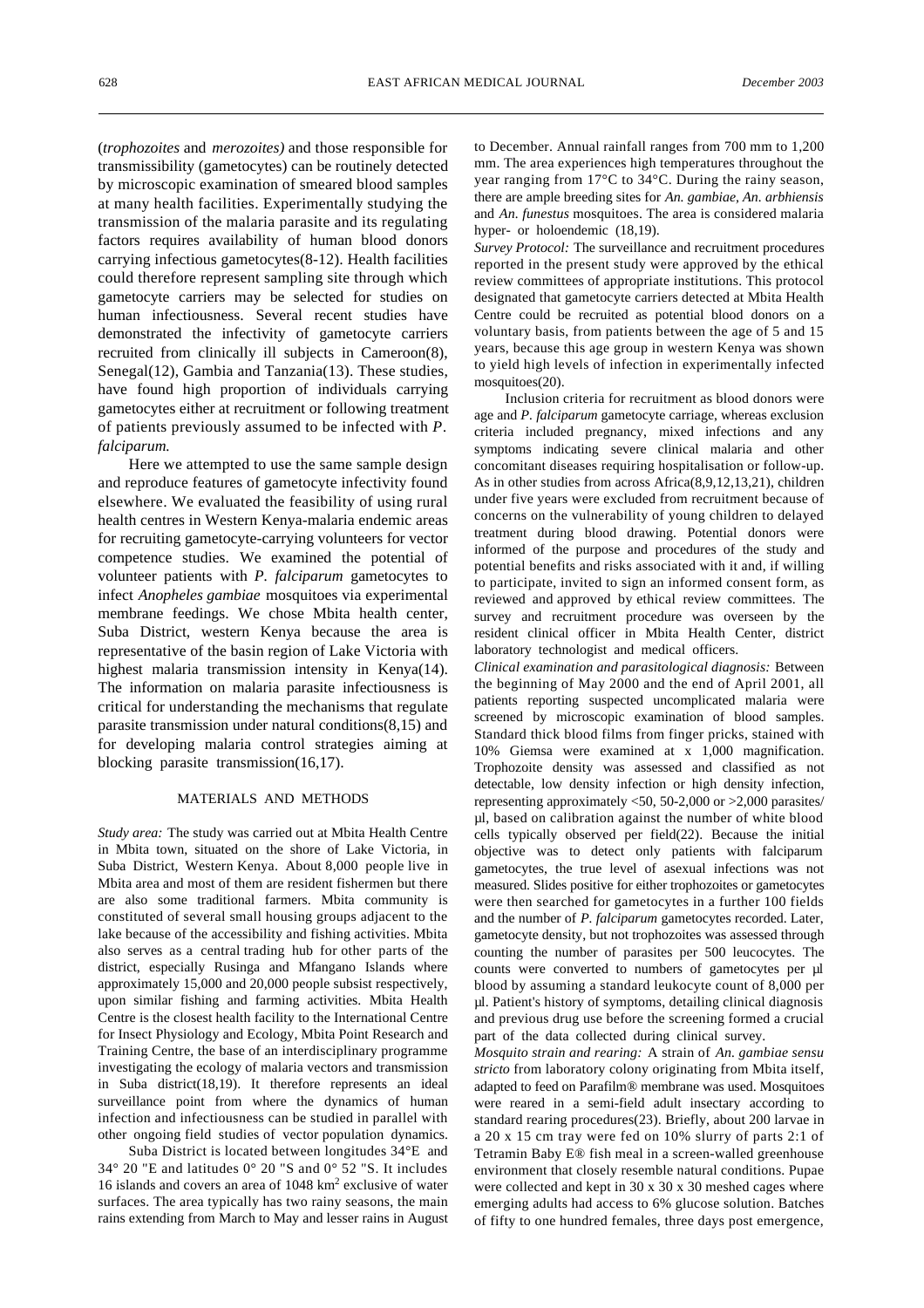were starved for 6-8 hours by removing both the water and glucose solution prior to the blood feeding.

*Experimental infection of mosquitoes:* Upon recruitment of gametocyte carriers and signing of the informed consent form, approximately 2 to 5 ml of venous blood was drawn by the ministry of health clinical officer or health technician. This blood sample and portions thereof was then immediately fed to female mosquitoes using pre-warmed (37°C) artificial membrane mini-feeders as previously described(8). They were allowed to feed for 15 minutes after which, unfed mosquitoes were removed from the cage and the remaining insects were maintained in the insectary under ambient conditions (25-27°C, 60-80% RH) with daily access to 6% glucose solution until dissection 7 days later to determine oocyst infections. Briefly, surviving mosquitoes (>20 per batch) were dissected on 7 days post-feeding and their midguts were stained with 2% mercurochrome in distilled water to facilitate examination for the presence and number of mature oocysts by light microscopy (10x). The ethical review committee of Kenya Medical Research Institute (KEMRI) approved all mosquito rearing and maintenance procedures, including feeding of human and rabbit blood. *Statistical analysis:* All statistical analyses were carried out using SPSS version 10.0.1 and Microsoft Excel 2000 for Windows, as described in the results section in relation to the outcomes examined. We compared parasitological indexes using age as grouping factor and for comparison between groups, Chi-square test was used to test hypothesis of difference between variables and to examine possible source of variation. The independent contrast between clinical symptoms, asexual positivity, previous treatment and gametocyte carriage was regressed using forward conditional selection procedures to obtain parameter values, which were tested by Chi-square to determine possible predictors and to select the most probable underlying predictor when faced with two or more covariants.

The ability of each experimental infection to produce mosquito infection was examined to determine whether or not selected carriers were infectious under laboratory conditions. Therefore, the outcomes of each infection included in the analysis were; (i) prevalence of positive infection and ii) intensity of oocyst in relation to gametocyte density in the blood samples.

### RESULTS

*Clinical malaria burden:* Over the course of one-year survey, 3,987 patients were screened for malaria parasites, with more females (55.5%) than males reporting to the clinic. The dominant age groups attending the clinic were young children, particularly infants, and young adults aged 16-30 years (Table 1). The vast majority of the patients attending Mbita clinic, the major health centre in the area came either from Mbita itself (54.2%) or from nearby Rusinga Island (35.5%).

*Plasmodium falciparum* was highly prevalent and parasites were identified in thick smears from almost half of the patients (Table 1). A total of 19 *P. malariae* cases (0.9%) were observed, and among them 15 cases were mixed infections with *P. falciparum.* High *P. falciparum* prevalence was distributed across all age categories and over half of all children up to 14 years of age harbored patent infections, including very young infants (Table 1). Based on this distribution, we categorized all screened patients as young children (<5 years), older children (5- 15 years), young adults (16-30 years) and older adults (>30 years) for subsequent analyses.

Pearson correlation analysis showed that, on a monthly basis, the number of suspected malaria patients reporting to the clinic was directly correlated with the adjusted odd of high density infections (P= 0.03, correlation coefficient  $=0.60$ ), indicating that malaria was responsible for a large proportion of the patient burden at Mbita Health Centre. In those reporting to the clinic, all parasitological indicators including asexual positivity (Figure la), high asexual parasite density (Figure lb) and gametocyte (Figure lc) was found to fluctuate seasonally. Interestingly, the number of patients reporting to the clinic with suspected clinical malaria followed a similar, if less pronounced seasonal pattern (Figure ld). These parameters peaked briefly in June, following the heavy long rains and then more steadily between September and February, during which time the usual short rains extended, with essentially no continuous dry period, into the long rains (Figure 1 e).

|           | No. of Patients (%) | Proportion infected<br>with <i>P. falciparum</i> | Proportion with<br>2000 P. falciparum<br>parasites per µl | Proportion with<br>gametocytes $(\%)$ |
|-----------|---------------------|--------------------------------------------------|-----------------------------------------------------------|---------------------------------------|
| Age Group |                     | (% )                                             | (% )                                                      |                                       |
| $\leq$ 5  | 1,417(37.7)         | 54.8                                             | 12.8                                                      | 6.6                                   |
| $5 - 15$  | 635(16.9)           | 57.3                                             | 8.2                                                       | 3.2                                   |
| $16-30$   | 1,163(31.0)         | 36.6                                             | 2.8                                                       | 0.9                                   |
| >30       | 539(13.5)           | 33.4                                             | 3.5                                                       | 2.8                                   |
| Overall   | 3,754 (100)         | 46.5                                             | 7.6                                                       | 3.7                                   |

**Table 1**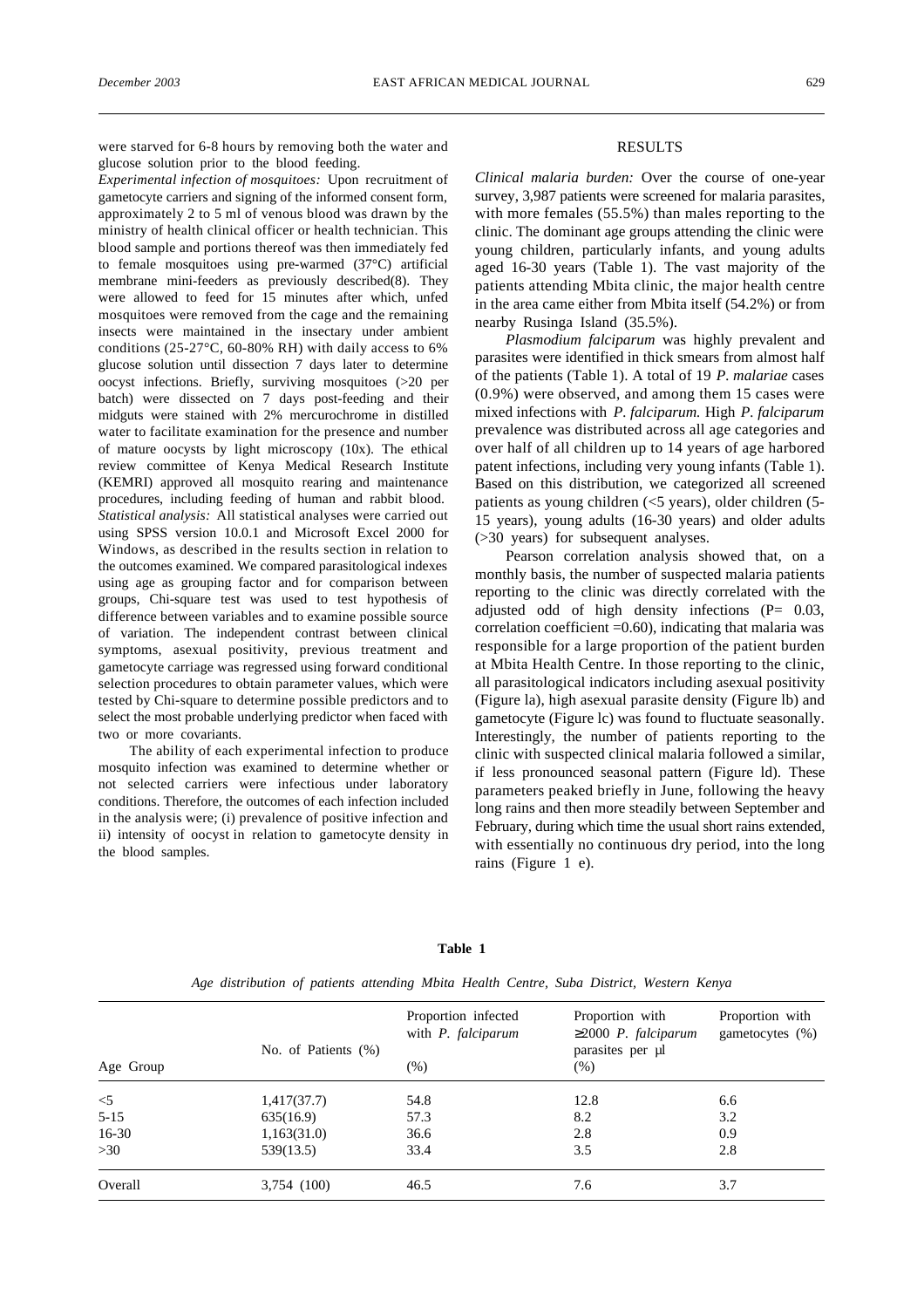# **Table 2**

*The influence of age group upon patients' probability of having malaria infection at presentationa*

|           | Odds Ratio (95% confidence interval)                            |                                              |  |  |
|-----------|-----------------------------------------------------------------|----------------------------------------------|--|--|
| Age Group | Any detectable parasitaemia<br>$(50$ per µl blood) <sup>b</sup> | Heavy parasitaemia<br>$(>2000$ per µl blood) |  |  |
|           | $2.42(1.97-2.98)$                                               | $4.03(2.49-6.54)$                            |  |  |
| $6 - 15$  | $2.67(2.10-3.39)$                                               | $2.44(1.43-4.18)$                            |  |  |
| $16-30$   | $1.15(0.93-1.43)$                                               | $0.80(0.45-1.49)$                            |  |  |
| >30       | 1.00 <sup>c</sup>                                               | 1.00 <sup>c</sup>                            |  |  |

a Identified and quantified as significant risk factors by logistic regression using forward conditional selection. Cox and Snell  $R^2 = 0.040$  and 0.029, -2 Log likelihood =5032 and 1911 for any parasitaemia and heavy parasitaemia models, respectively. Hosmer and Lemshow goodness of fit probability =1.00 for both models.

b Limit of sensitivity for thick smear screening procedure. <sup>c</sup> Reference group; confidence intervals not applicable.

#### **Table 3**

*The effects of age group and the presence of asexual malaria parasites upon patient's probability of carrying P. falciparum gametocytes at presentation*

| Factor                        | Odds Ratio (95% confidence interval) |  |
|-------------------------------|--------------------------------------|--|
| Age Group                     |                                      |  |
| $<$ 5                         | $1.67(0.95-2.94)$                    |  |
| $5 - 15$                      | $0.72(0.36-1.44)$                    |  |
| $16-30$                       | $0.30(0.14-0.67)$                    |  |
| >30                           | 1.00 <sup>b</sup>                    |  |
| Presence of asexual parasites | $13.1(7.2-23.8)$                     |  |

a Identified and quantified as significant risk factors by logistic regression using forward conditional selection. Cox and Snell  $R^2 = 0.046$ , -2 Log likelihood =1017. Hosmer and Lemshow goodness of fit probability =0.712. b Reference group; confidence intervals not applicable.

#### **Table 4**

*Summary of experimental infections of Anopheles gambiae s.s. fed on blood from gametocyte carriers attending Mbita Health Centre, Suba District, Western Kenya*

| Total number of volunteer gametocyte carriers enrolled | 22            |  |
|--------------------------------------------------------|---------------|--|
| Mean gametocyte density (range)                        | 39.6 (16-128) |  |
| Total number of fed mosquitoes (per experiment)        | 2,595 (118)   |  |
| Total number of mosquitoes dissected (per experiment)  | 1,099(50)     |  |
| Proportion of infectious patients to mosquitoes        | 2/22          |  |
| Total number of infected mosquitoes (%)                | 11(1.0)       |  |
| Mean oocyst density (range)                            | $1.22(1-2)$   |  |

Odds ratio adjusted for other predictors

## **Figure 1a**

*Seasonality of malaria infection and patient load at Mbita Health Centre. The odds ratio for carrying any detectable infection*

# **Figure 1b**

*Gametocytes*

Odds ratio adjusted for other predictors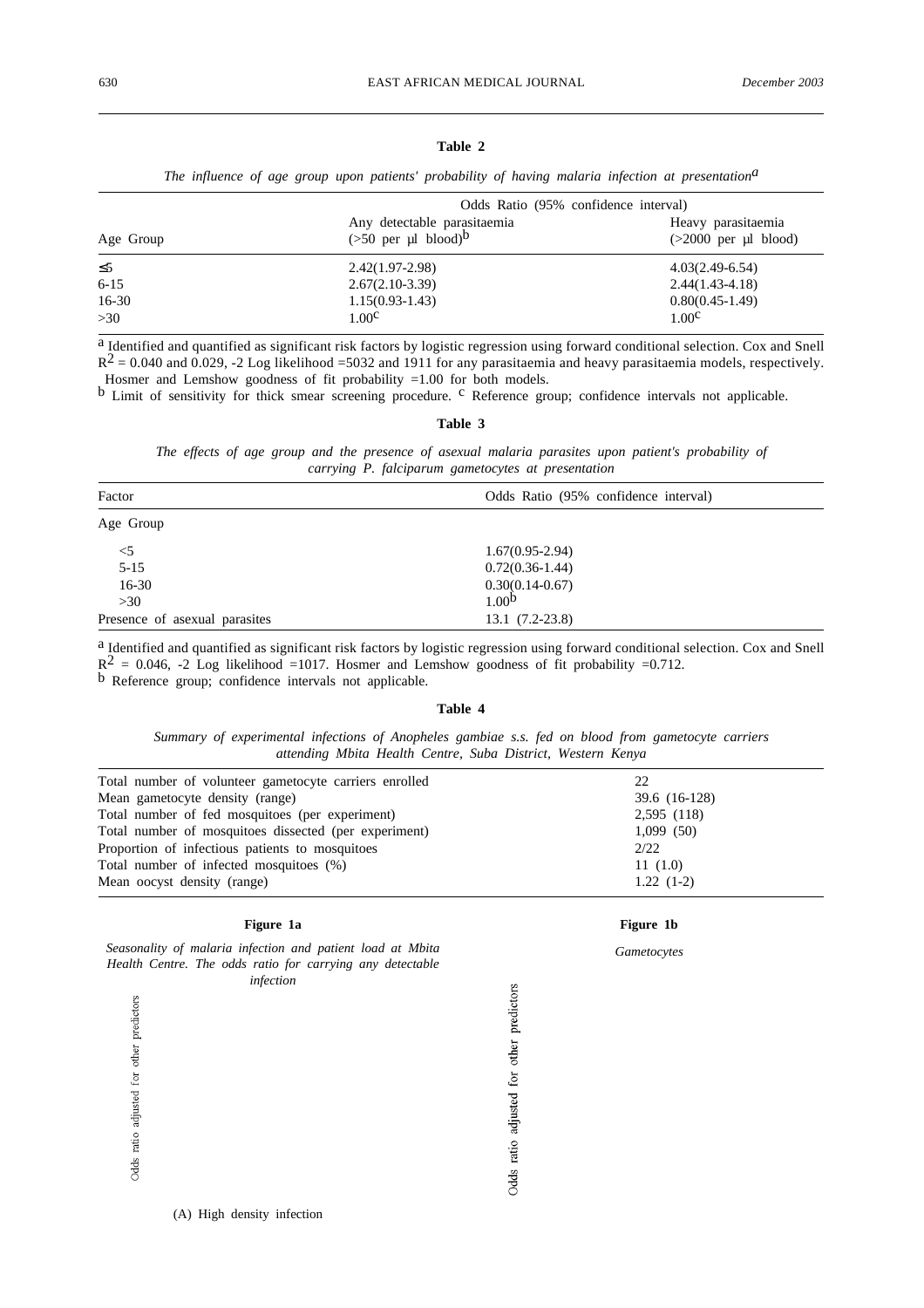## **Figure 1c**

*Were estimated by adding month as a factor to the logistic regression models, including the other predictive factors described in Tables 2 and 3. The total number of patients screened for malaria parasites*







**Figure 1e**



Each month (D) is also presented. Cox and Snell  $R^2 = 0.084$ , 0.057 and 0.059; -2 log likelihood = 4857, 1802 and 966; Hosmer and Lemeshow goodness of fit probability  $= 0.572$ , 0.502 and 0.522 for the logistic models described in A, B and C respectively.

# **Figure 2**

*Distribution of plasmodium falciparum gametocyte densities as a function of age*



The prevalence of malaria parasites at detectable levels (>50 per µl) was highest in children and high-density infections  $(>2,000$  per  $\mu$ ) were particularly found in the youngest age groups (Table 1). Only 2.9% of all patients reported having taken medication within two weeks prior to presentation, the most common treatments being pyrimethamine/sulphadoxine combinations such as Fansidar® and Metakelfin® (56 patients), followed by chloroquine (Malaraquine®, Homaquine®), amodiaquine (Malaratab®) and quinine (34, 22 and three patients for each drug, respectively). Logistic regression using a forward conditional stepwise selection procedure revealed that age group but not previous treatment, or location of residence significantly influence the probability of patients having parasitaemias at detection threshold ( $X^2 = 149.0$ , d.f. = 3, P<0.001) or high densities  $(X^2 = 91.5, d.f. = 3, P < 0.001)$ . Consistent with Figure 1, children were more than twice likely to exhibit patent infections than adults (Table 2). Children aged >5 and 5-15 years were four and two fold more likely to harbor high density infections than adults, respectively.

*Risk factors for gametocyte carriage:* Only 3.7% of the 3,987 patients were found to carry gametocytes, of which the majority (63%) were young children (Tables 1 and 3). As expected, logistic regression, using forward conditional stepwise selection, determined that age group  $(X^2 = 35.0, df = 3, P < 0.001)$  and the presence of asexual parasites  $(X^2 = 63.9, df. = 1, P)$ < 0.001) but not previous treatment or parasite density significantly influenced the probability of patients being found to carry gametocytes at presentation (Table 3). Gametocyte densities were quite low overall with a geometric mean density of 39 (95% confidence interval  $(CI) = 33 - 46$ ) parasites/ $\mu$ l, that decreased with age (Figure 2). Children aged <5 years constituted 67% of all gametocyte carriers.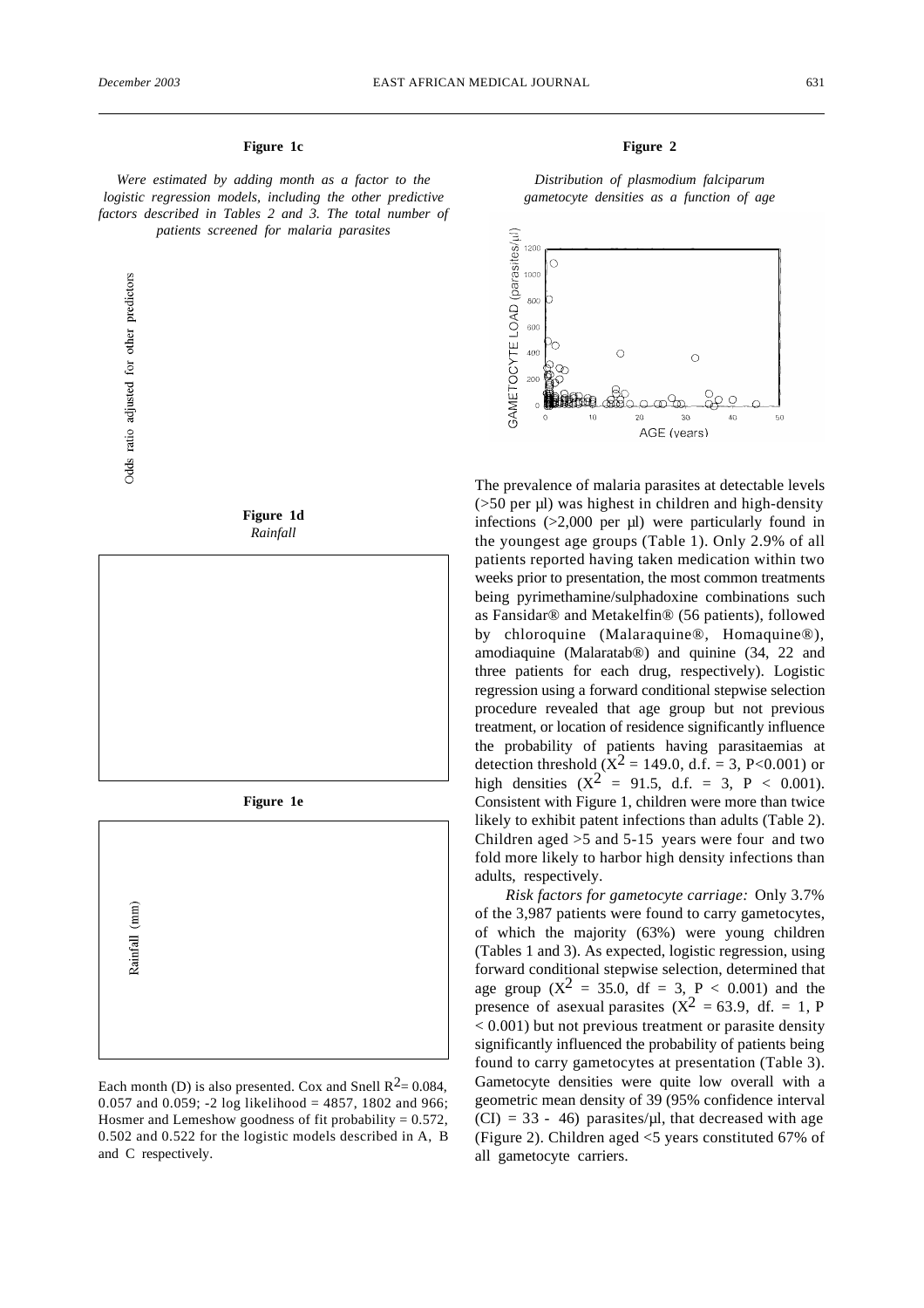*Feasibility of recruiting gametocyte carriers and infecting mosquitoes:* In total, 1484 patients carrying *P. falciparum* gametocytes were detected during the study period. Most of them were either too young (67%) or too old to be eligible under the approved protocols (target group 5-15 years). The target age group selected for recruitment represented less than 17% of the malaria patient load at the clinic and only 14.6% of all gametocyte carriers. Only 66 potential donors fulfilled both the inclusion and exclusion criteria of the protocol of whom only 22 were recruited (mean age: 10.2 years). The remaining 66.6% of eligible gametocyte carriers reported two or more clinical symptoms and refused to participate and/or were precluded from recruitment as potential donors for studies of human infectiousness and vector competence because of concerns of the vulnerability of these patients to treatment delay.

For enrolled gametocytes carriers in experimental membrane feeding study, the mean gametocytaemia was 39.62 gametocytes per µl (range: 16-128/µl). Out of over 2595 mosquitoes successfully fed on blood from the volunteer donors, approximately 1099 mosquitoes survived and were subsequently dissected for oocyst on day 7 post-feed. Table 4 shows the number of mosquitoes dissected per experiment and mean oocyst density per infected mosquito after feeding with blood from gametocyte carriers. On average, 50 mosquitoes per experiment were dissected. Only 1% (11/1099) of the mosquitoes infected with 1.22 oocysts per infected mosquito, all infected mosquitoes having only one or two oocysts each.

### DISCUSSION

As an important step towards studying determinants of vector competence, we assessed the gametocyte prevalence and density in patients reporting to a rural health clinic in Western Kenya. We found that the highest rate of clinical malaria cases tends to be concentrated in children less than five years of age. Infants one year old or less constituted the largest single age group reporting to the clinic and over 50% of these children were detectably infected with *P. falciparum*. This level of infection is considerably higher than nearby Siaya sites reported by other authors(23,24). Paradoxically, clinical malaria was associated with a relatively low density of trophozoites. Although results from this clinic study are inappropriate to define community level endemicity, this low asexual densities and the associated low frequency of gametocyte carriage found in this endemic malaria area may result from high premunition, and possibly gametocyte-specific immunemediated clearance mechanisms(16).

The observation that antimalarial use prior to presentation had no influence on parasite infection intensity is somewhat alarming. Many of the patients reporting to the clinic may have had recrudescing,

resistant infections. Although our results may be confounded by reluctance of patients to divulge information on their antimalarial drug uses, preliminary school surveys in this area suggest that over 10% of infected children may harbor parasites resistant to pyrimethamine/sulphadoxine(25). We have also noted widespread self-treatment and underdosing in this community. Studies on the coast of Kenya have shown pyrimethamine/sulphadoxine resistance is a rapidly evolving threat(26). The observed disease burden in outpatients attending the health centre in particular or in the population living in our study area in general, may be explained by a high level of inadequate automedication(27).

Gametocyte prevalence and density appear consistently low throughout the year, compared with other reports on community malaria surveillance(9,10,20,28) and other surveys of clinical cases in Africa(8,11,12). Our studies may have underestimated the size of the pool of infectious host donors since we had only sampled symptomatic infections; therefore it is possible that the range of volunteer subjects examined was not sufficient to accurately represent the infectiousness reservoir in human population in this area. However, the results may merit careful attention, including the potential of low level *P. falciparum* gametocytaemia in patients exposed to holoendemic malaria(23). Most gametocyte carriers may not seek medical care because the sexual stage of *P. falciparum* is not pyrogenic and is commonly seen in individuals with asexual parasite density below the level causing malaria symptoms(30,31). In this hospital-based survey, it would be unethical to delay treatment to infected volunteers in order to monitor the extent of infectivity. Therefore, the vast majority of outpatients could not be recruited because of their age, severe clinical symptoms, and unwillingness to participate. Our sample could have been biased by excluding those with very severe symptoms. However, this is necessary when working with human subjects. It was assumed that the precision of our investigation reported here could have been improved by monitoring both the symptomatic and asymptomatic human groups.

Gametocyte production is thought to be typically associated with well-established infections and gametocyte formation appears after initial peak of asexual parasitaemia in response to a variety of stimuli such as drug pressure, erythrocyte lyses and host reactions(31-34). The gametocyte prevalence reported here are not representative of prevalence in human population of this area specifically because our samples were from a population from health clinic with malaria symptoms. Indeed, preliminary surveys in elementary schools in the same area indicate considerably higher levels of gametocytaemia among asymptomatic community members and that these carriers are highly infectious to mosquitoes (data not shown). In addition to the difficulty in harvesting a large number of eligible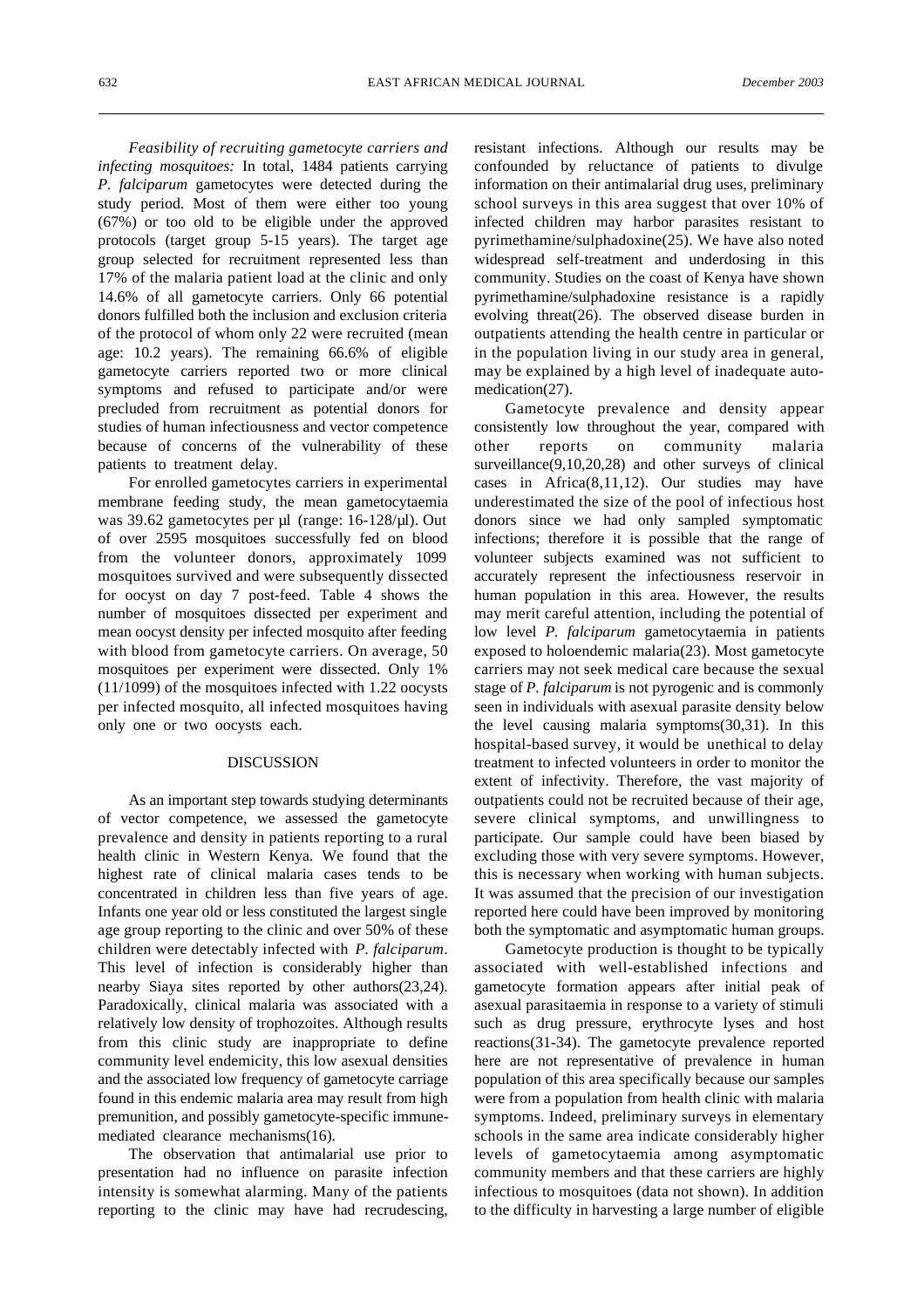gametocyte carriers through surveillance of suspected malaria cases in rural health clinics, the infection rate and intensity in *Anopheles gambiae* mosquitoes with those eligible gametocyte carriers were very low. It is believed that the feeding technique through artificial membrane is not the reason for this low infection outcome since the direct membrane feeding assay represents a good proxy for the direct feeding when mosquitoes are allowed to feed directly on volunteers' skin(35,36). In both cases, while the infectiousness of gametocytes to mosquitoes is highly variable, gametocyte density is thought to represent an important determinant for successful infections(8,21). The low gametocyte density (range: 16-128 gametocytes per microliter) in eligible volunteers is probably the primary reason for the observed poor infectiousness in anopheline mosquitoes. The concomitantly presence of asexual parasites in gametocyte positive patients indicated that either they have been carrying the infection for more than a week before reporting to the health centre, or the current gametocytes may have originated from past infections. Therefore, the absence of gametocyte infectivity might further be explained by previous use of antimalarials, direct influence from specific immune factors(37-39) and possibly indirect impacts of toxins factors stimulated by the asexual parasites(40).

In conclusion, through surveillance of suspected malaria cases at outpatients at a rural health clinic in western Kenya, we found that relatively few patients are suitable gametocyte donors for experimental studies of vector competence. Within the experimental structures imposed by our protocol requirements and ethical considerations, the major observation is that our study failed to reproduce data similar to those produced elsewhere in Africa where *P. falciparum* infectivity has been extensively studied after selection of study subjects from clinically ill population(8,11,12). Overall, transmission studies in clinically ill subjects have been variable and seldom sufficient to have much information on the infectiousness reservoir of infection. Our study is simply a contribution to this general knowledge, with particular reference to the situation in Western Kenya. Although rural health clinics in malaria-endemic areas represent excellent surveillance points for monitoring malaria infection dynamics and evaluation of the effects of malaria intervention programmes, acquirement of gametocyte-infected blood for vector competence studies requires alternative approaches such as active surveillance in the community and schools(10,20,21,37) or follow up of patients post antimalarial drug treatment(12-25,26,29).

# ACKNOWLEDGEMENTS

To W. Onyango and A. Ouko of the Mbita Health Centre, Suba district, A. Githeko at Kenya Medical Research Institute (KEMRI), L. Omukuba, H. Akelo, P. Ongele, J. Arija and B. Njiru at the Mbita Point Research Training Center of ICIPE, and all the patients for their support, assistance and cooperation. We also thank E. Walczak for critical comments on the manuscript and for expert statistical advice. This paper is submitted for publication with the approval of the Director General of ICIPE. This study was supported by grants from National Institutes of Health (U19 A145511, D43 TW01142, TW00920 and TW 01505), ICIPE ARPPIS scholarships and the Swiss National Science Foundation (Project ID. 31-59380.99).

#### **REFERENCES**

- 1. Alles, H.K., Mendis K.N. and Carter, R. Malaria mortality rates in South Asia and in Africa: Implications for malaria control. *Parasitology Today.* 1998; **14:**369-375.
- 2. Snow, R.W., Craig, M., Deichmann, U. and Marsh, K. Estimating mortality, morbidity and disability due to malaria among Africa's non-pregnant population. *Bull. World Hlth. Org*. 1999; **77:**624-640.
- Breman, J.G. The ears of the hippopotamus: manifestations, determinants, and estimates of the malaria burden. *Amer. J. Trop. Med. Hyg*. 2001; **64:**1-11.
- 4. Kirigia, J.M., Snow, R.W., Fox-Rushby, J. and Mills, A. The cost of treating paediatric malaria admissions and the potential impact of insecticide-treated nets on hospital expenditure. *Trop. Med. Intern. Hlth.* 1998; **3:**145-150.
- 5. Ruiz, W. and Kroeger, A. The socioeconomic impact of malaria in Colombia and Ecuador. *Hlth. Pol. Plann.* 1994; **9:**144-154.
- 6. Gallup, J.L., and Sachs, J.D. Malaria, climate and poverty. Cambridge: Harvard Institute for International Development. 1999.
- 7. Beier, J.C., Killeen, G.F. and Githure, J. Short report: Entomologic inoculation rates and *Plasmodium falciparum* malaria prevalence in Africa. *Amer. J. Trop. Med. Hyg*.. 1999; **61:**109-113.
- 8. Tchuinkam, T., Mulder, B., Dechering, K., *et al*. Experimental infections of *Anopheles gambiae* with *Plasmodium falciparum* of naturally infected gametocyte carriers in Cameroon: Factors influencing the infectivity of mosquitoes. *Trop. Med. Parasit.* 1993; **44:**271-276.
- 9. Toure, Y.T., Doumbo, O., Toure, A., *et al*. Gametocyte infectivity by direct mosquito feeds in an area of seasonal malaria transmission: implications for Bancoumana, Mali as a transmission-blocking vaccine site. *Amer. J. Trop. Med. Hyg*. 1998; **59:**481-486.
- 10. Muirhead-Thomson, R.C. Factors determining the true reservoir of infection of *Plasmodium falciparum* and *Wuchereria bancrofti* in a west African village. *Trans. Royal Soc. Trop. Med. Hyg.* 1954; **48:**208-224.
- 11. Smalley, M.E., Brown, J., and Bassett, N.M. The rate of production of Plasmodium falciparum gametocytes during natural infections. *Transactions of the Royal Society of Tropical Medicine and Hygiene.* 1981; **75:**318-319.
- Robert, V., Awono-Ambene, H.P., Le Hesran, J.Y., and Trape, J.F. Gametocytemia and infectivity to mosquitoes of patients with uncomplicated *Plasmodium falciparum* malaria attacks treated with chloroquine or sulfadoxine plus pyrimethamine. *Amer. J. Trop. Med. Hyg*. 2000; **62:**10-16.
- 13. Drakeley, C.J., Akim, N.I., Sauerwein, R.W., Greenwood, B.M., and Targett, G.A. Estimates of the infectious reservoir of Plasmodium falciparum malaria in The Gambia and in Tanzania. *Trans. Royal Soc. Trop. Med. Hyg.* 2000; **94:**472- 476.
- 14. Beier, J.C., Perkins, P.V., Onyango, F.K. *et al.* Characterization of malaria transmission by *Anopheles (Diptera: Culicidae)* in Westem Kenya in preparation for malaria vaccines trials. *J.*